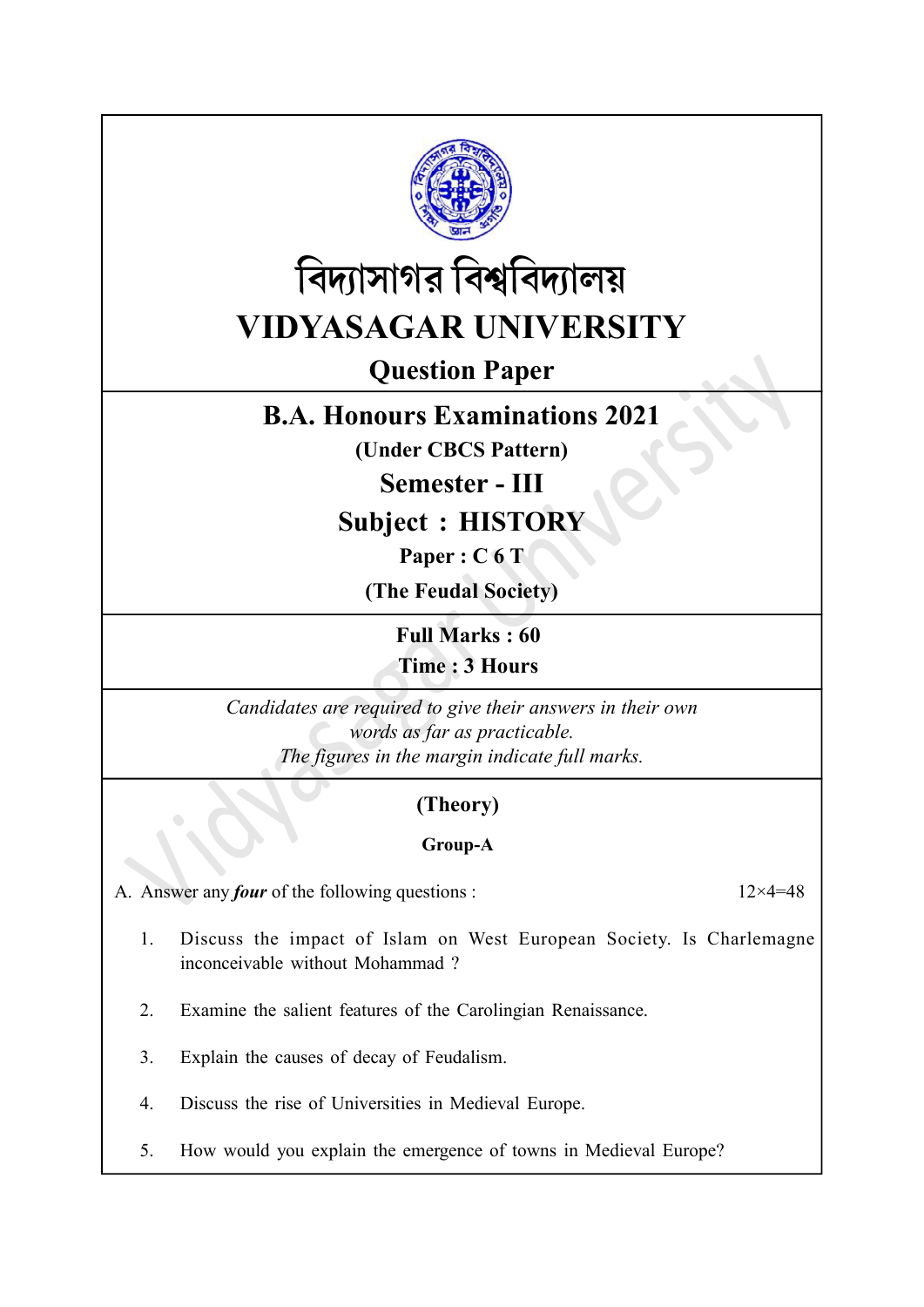- 6. Did the Cluniac reform movement really try to free the Church from the control of feudalism and monarchy?
- 7. Assess the contributions of monasticism to Western civilisation.
- $8<sub>1</sub>$ Briefly discuss the economic consequences of the Crusades.

### **Group-B**

 $2 \times 6 = 12$ 

- B. Answer any  $six$  of the following questions :
	- $1.$ Who were the Norsemen?
	- $2.$ Who were called Chivalry?
	- $\mathcal{E}$ Who were called Schoolman?
	- $4.$ Why is charles called the Great?
	- 5. Write a very short note on Bologna University.
	- 6. What is manor house?
	- $7<sub>1</sub>$ What was 'Simony'?
	- 8. Write a very short note on Rojar Becon.
	- 9. Give two examples of Gothic art.
	- 10. What do you mean by Inquisition?

### **Santali Version**

### $0700909$ ව

2. NAMAI GZ INDGA. ONOPA 22GAG  $8p$   $42$  $12\times4=48$  $O2P<sub>3</sub>$ 

- THINK NEWSOLAGE LETEOET SC NEPEN SCGETG DILEG WENDED WEIDER  $\tilde{a}$ 306 329 320 322309622 32303000000 3002 622 02 30906 3000 520 **DOIW20?**
- DOOPREGROIC OCCOR LOCK OF SULOP GOC DO DOOOD UZI  $\mathcal{E}_{\mathbf{r}}$
- ೬. LAUDEODODED SZGAG DOODE OASOE OD DOLDA.202 OP UZI